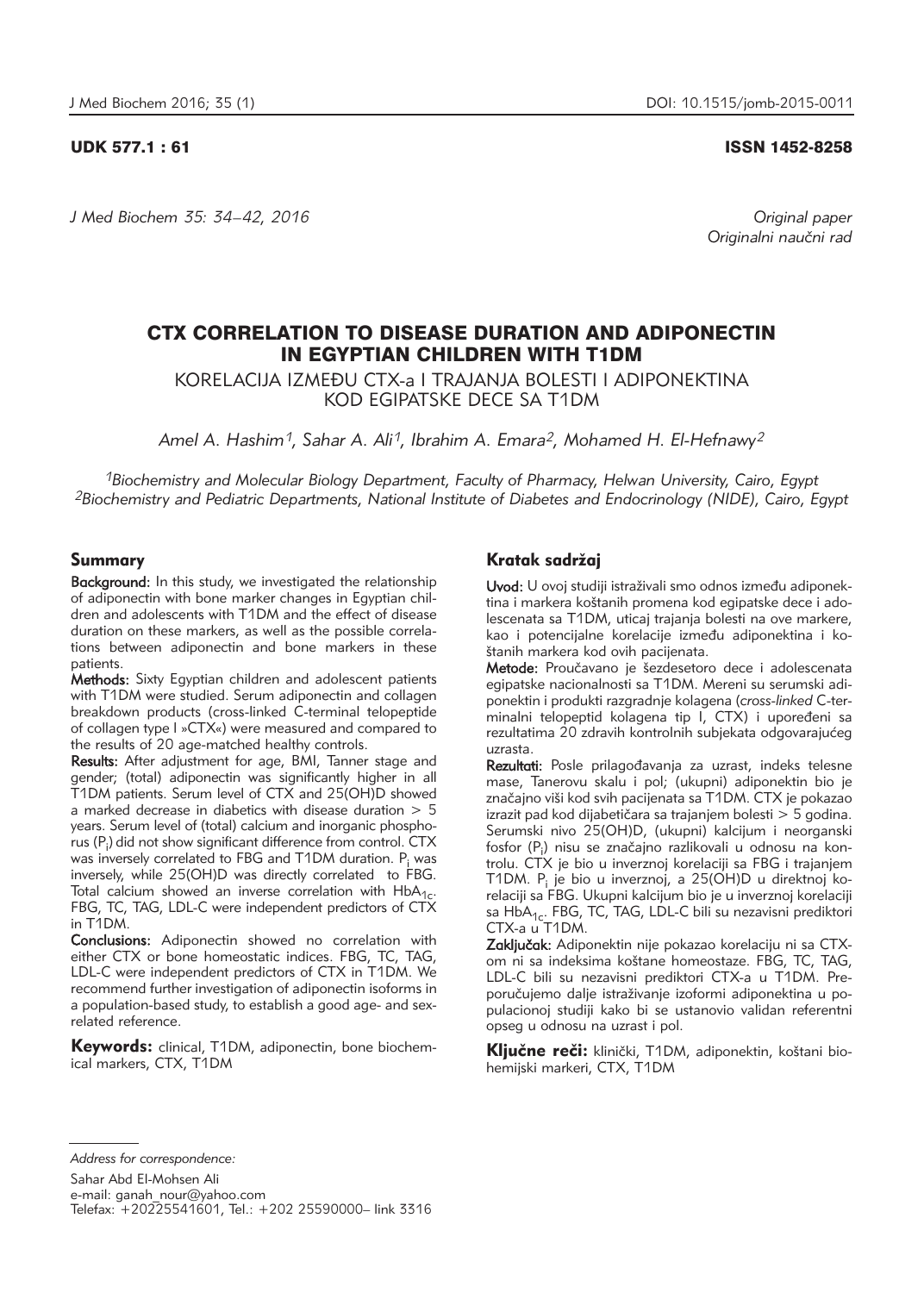### Introduction

Diabetes mellitus is the most common endocrine metabolic disorder of childhood. An increased incidence of Type 1 diabetes mellitus »T1DM«, is expected worldwide constitutes about 5–10% of diabetes mellitus cases (1). It spreads widely all over Egypt, with prevalence of 1.09 per 1000 among school aged children (2).

Osteoporosis is a common long-term complication of T1DM, and recent observations suggest that children and adolescents with T1DM are at risk for decreased bone mineral acquisition (3). Bone metabolism is a coupled process of bone formation and resorption. Uncontrolled bone resorption is a major cause of fast decrease in bone mass. Organic bone matrix consists of 90% type I collagen, the most abundant protein in the human body, primarily synthesized in bone (4). During bone regeneration, small peptide fragments of type I collagen are degraded by bone resorption (the amino- or carboxyterminal telopeptides) (5). Cross-linked C-terminal telopeptide of collagen type l »CTX« – a small 12 kDa, trivalent cyclic pyridinium structure – has been extensively used as a surrogate measure of bone resorption. It is released from bone collagen into circulation following its degradation by osteoclasts (6).

The most obvious characteristic of hard tissue is the organized deposition of protein, mainly collagen type I, and proper mineralization (7). Many studies have reported that elevated body weight or body mass index, »BMI«, are positively correlated to increased bone mineral density with reduced risk of fragility fractures (8).

There is a complex network of interaction among adipose tissue, liver, and bone, which reciprocally modulate the function of each other. The main mediators of such crosstalk include hormonal/cytokine signals from bone (osteopontin, osteocalcin, and osteoprotegerin), liver (fetuin-A), and adipose tissue (leptin, TNF- $\alpha$  and adiponectin). Thus, bone and glucose metabolisms are probably connected through this complex pathway (8).

Several lines of evidence suggest that obesity and bone metabolism are interrelated. First, both osteoblasts and adipocytes are derived from a common bone marrow mesenchymal stem cell (7), and agents inhibiting adipogenesis stimulate osteoblast differentiation and vice versa. Second, decreased bone marrow osteoblastogenesis with aging is usually accompanied by increased marrow adipogenesis (9).

Adiponectin – one of the most abundant adipocyte derived proteins – circulates at high concentrations in humans, typically  $2-30 \mu q/mL$  (10) and plays a crucial role in maintaining the balance of energy metabolism, bone metabolism and inflammatory responses (11). Its plasma level is inversely correlated with: metabolic syndrome markers and markers of adiposity (including BMI and total fat mass) (12), regulating energy homeostasis and insulin sensitivity, and decreasing postprandial blood glucose (11). It correlates with basal and insulin-suppressed endogenous glucose production. It is elevated in T1DM regardless of disease duration (13).

Adiponectin was reported to act directly on bones, inducing human osteoblast proliferation, differentiation and mineralization (14). Adiponectin also increases osteoclast formation indirectly by stimulating the receptor activator of nuclear factor  $\kappa\beta$  ligand (RANKL) and inhibiting osteoprotegerin production in osteoblasts. However, other studies suggest that adiponectin seems to exert a negative net effect on bone mass and to be an independent predictor of lower bone mass (15).

The aim of the present study was to investigate the relationship of adiponectin with CTX and other serum bone turnover markers in Egyptian children and adolescents with T1DM, and to explore the effect of disease duration on these markers. Also, the possible correlations between adiponectin and other bone turnover markers were evaluated.

# Materials and Methods

#### *Subjects*

The study comprised 80 Egyptian subjects (43 males and 37 females), recruited from the pediatric outpatient clinic of the National Institute of Diabetes and Endocrinology (NIDE). All subjects underwent careful physical examination, detailed history, and laboratory investigations before inclusion in this study to exclude any condition that may interfere with the studied parameters. Patients were clinically diagnosed T1DM according to the American Diabetic Association (16). None of the patients was receiving any medications other than insulin, nor complaining from other chronic/acute illness, or nutritional derangements that might cause changes in bone metabolism. All subjects had no new fractures during this study.

Subjects were divided into two main groups: 20 healthy subjects as the control group (C), and 60 patients with T1DM who were further subdivided into 3 subgroups according to the duration of the disease: »D<sub>1</sub>« with duration of diabetes < 1 year, »D<sub>2</sub>« with duration of diabetes  $\geq 1$  year and < 5 years and »D<sub>3</sub>« with duration of diabetes  $\geq$  5 years. All groups were age- and sex-matched. The study was approved by the ethics committee of the National Institute of Diabetes and Endocrinology, Cairo, Egypt.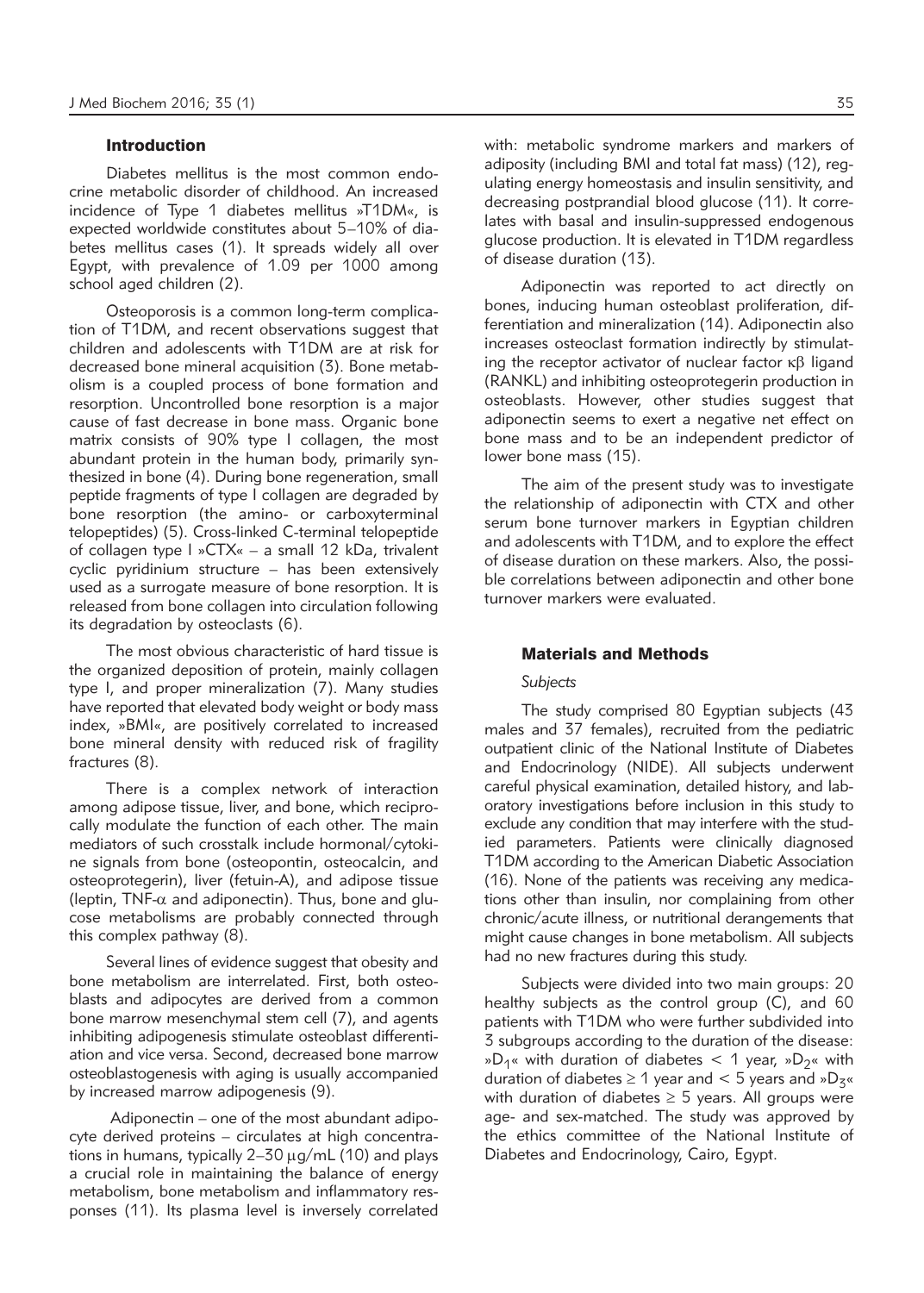### *Samples preparation and biochemical analyses*

Blood samples were collected from all subjects in vacutainer tubes in the early morning after overnight fasting.

Glycated hemoglobin ( $HbA_{1c}$ ) was determined in the whole blood, using the ion exchange HPLC technique (17).

Serum lipid profile including total cholesterol (TC), triacylglycerol (TAG), high density lipoproteins (HDL-C) and low density lipoproteins (LDL-C) was determined using a fully automated Dimension® RxL MAX Integrated chemistry system (Dade Behring instruments inc. USA). Fasting blood glucose level (FBG) was measured using hexokinase and glucose-6-phosphate dehydrogenase UV methods (18). Se rum total calcium »Ca« was determined by the o-cresolphtalein complexone method, CPC (19). Serum inorganic phosphorous (Pi) was measured using the Molybdenum Blue method (20). Determination of total adiponectin was done by AssayMax Human Adiponectin ELISA kits (Assaypro<sup>®</sup> Research Laboratories, USA) (21). The assay of the degradation products of C-terminal telopeptides of type l collagen (CTX) was done using CrossLaps® ELISA assay (REF; AC-02F1, provided by Immunodiagnostic Systems Ltd »IDS Ltd«, UK) (22). Serum 25(OH)D concentration was determined using commercially available ELISA kits (Immunodiagnostic AG, Stubenwald-Allee 8a, D64625 Bensheim) (23).

Fresh morning urine samples were collected from each subject and used for determination of albuminuria using the turbidimetric assay (24) and urinary creatinine (25). ADVIA® 1650 clinical chemistry system was used for automatic estimation of the albumin to creatinine ratio (ACR) in randomly collected samples according to Justesen et al. (26). BMI was calculated as weight/height<sup>2</sup> (kg/m<sup>2</sup>) (27).

### *Statistical analysis*

Statistics were done using GraphPad Instat tm (© 1992–2000 Graph software Inc., V 3.05, Ralf Stahlman, Purdue Univ. 931897 S) to test the significance of differences between groups. Data were expressed as M±SE (average mean ± standard error). Appropriate graphs were plotted using GraphPad Prism 6 (Graphpad software Inc., V 6.00, USA). Comparisons between the studied groups were performed by one-way analysis of variance (ANOVA). Correlation co-efficient was done using the least square method. P value less than 0.05 was considered statistically significant. Spearman's correlation analysis was used to analyze the interrelationship between serum adiponectin and CTX levels and other clinical parameters.

# **Results**

Clinical data, demographic variables and glycemic indices of the studied population are shown in *Table I*. The results of our study showed that there was no significant difference between the diabetic subgroups and the control group concerning gender, Tanner stage, BMI and age (P>0.05). Both FBG and  $HbA<sub>1c</sub>$  were significantly elevated in all T1DM patient subgroups compared to control group  $(p<0.001)$ , without any discrimination among the subgroups  $(p>0.05)$ .

Metabolic variables of the studied subjects are shown in *Table II*. In our study, the serum levels of TAG, HDL-C and LDL-C showed no significant difference between the diabetic subgroups and control group, while serum levels of TC were significantly higher in all diabetic subgroups compared to control group (p<0.05 and <0.01 respectively). Liver enzymes (ALT, AST) and kidney function tests (urea, creatinine, albuminuria) showed no significant difference in all diabetic subgroups compared to control group (p>0.05). Although ACR was elevated in all diabetic subgroups with respect to control, only D1 subgroup showed significant increase in the level of ACR compared to control (p<0.001).

Analyses of adiponectin and indices of skeletal homeostasis revealed that serum levels of (total) adiponectin were significantly elevated in all T1DM subgroups compared to control group  $(p<0.001)$ with no significant difference between the three diabetic subgroups. Serum level of CTX was significantly increased in the D1 subgroup compared to control group (p<0.01), but then the levels decreased significantly in D2 and D3 subgroups compared to D1 subgroup (P<0.05). Serum level of 25(OH)D was decreased in all subgroups of T1DM, but it reached statistical significance only in D3 subgroup (P<0.05). Also, serum levels of both total Ca and Pi did not show significant difference between the three subgroups and control group *(Table III)*.

Simple linear regression analysis revealed that the serum level of adiponectin showed a statistically significant inverse correlation only with TAG (P<0.001). Serum level of CTX showed a significant inverse correlation with T1DM duration ( $p < 0.001$ ) and FBG (P<0.01). Serum level of 25(OH)D was directly correlated to FBG (P<0.01 ), while the serum level of Pi was inversely correlated with FBG (P<0.01). Total Ca showed an inverse correlation with both  $HbA<sub>1c</sub>$  and ACR (p<0.05 and P<0.01 respectively), as shown in *Table IV.*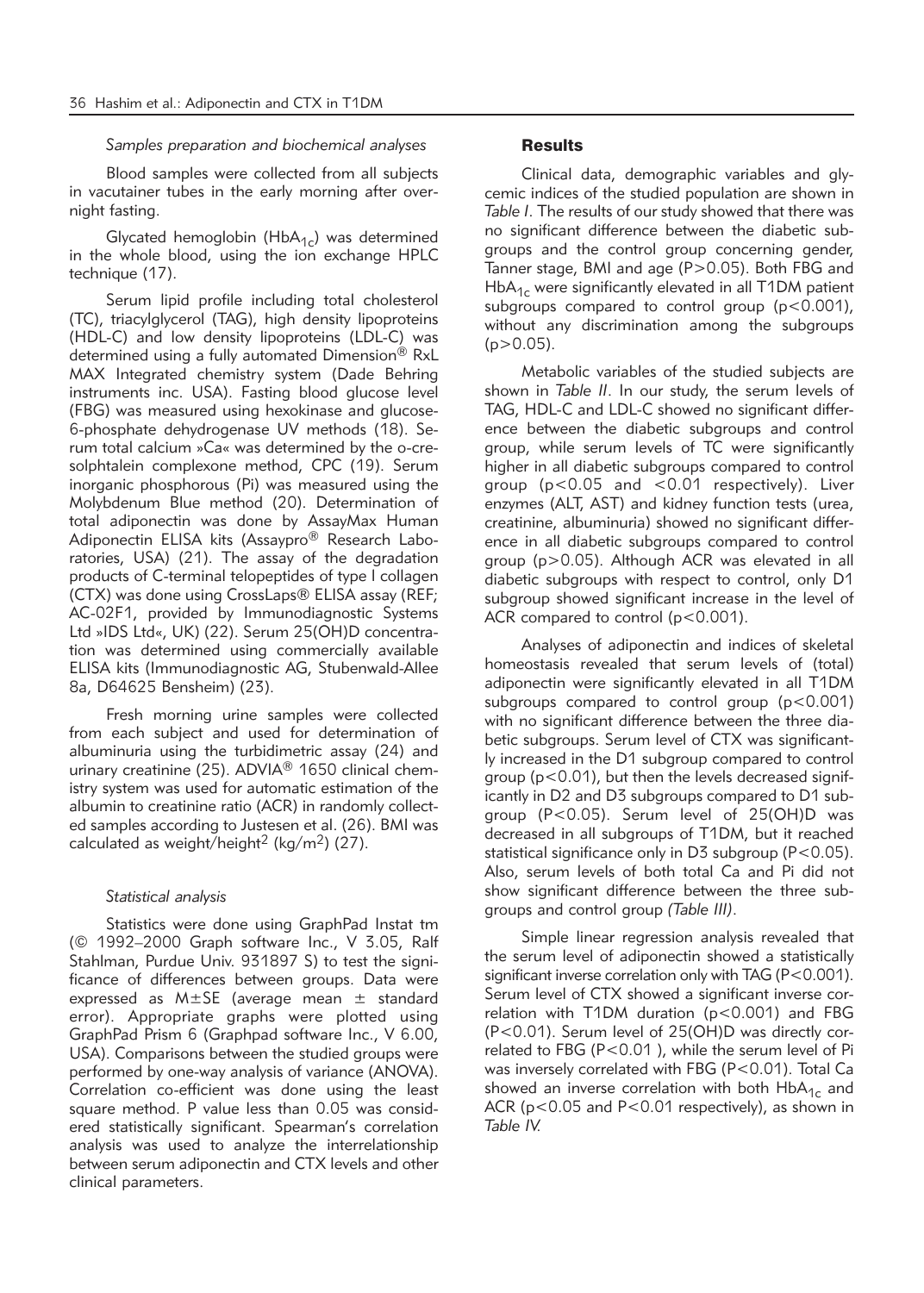| Parameter                  | C(N <sup>°</sup> 20)        | D1 ( $N°$ 27)             | D2 (N <sup>o</sup> 17)            | D3 (N <sup>°</sup> 16)            |
|----------------------------|-----------------------------|---------------------------|-----------------------------------|-----------------------------------|
| Age (years)                | $11 \pm 0.8013$<br>$(5-17)$ | 10.176±0.5971<br>$(5-17)$ | $10.294 \pm 0.7352$<br>$(4 - 14)$ | $12.767 \pm 0.5624$<br>$(7-15.5)$ |
| Gender<br>(Male/Female)    | 11/9                        | 16/11                     | 8/9                               | 8/8                               |
| Lactation<br><b>Breast</b> | 17                          | 23                        | 14                                | 13                                |
| Synthetic                  | 3                           | 4                         | $\overline{5}$                    | $\overline{2}$                    |
| Cow                        |                             |                           |                                   | 1                                 |
| Height $(m2)$              | $1.384 \pm 0.044$           | $1.40 \pm 0.033$          | $1.362 \pm 0.038$                 | $1.414 \pm 0.04$                  |
| Weight (kg)                | $39.95 \pm 3.858$           | $39.44 \pm 3.022$         | $38.71 \pm 3.305$                 | $42.19 \pm 3.049$                 |
| BMI ( $\text{kg/m}^2$ )    | $19.86 \pm 0.99$            | $18.004 \pm 0.5756$       | $19.92 \pm 0.6935$                | $20.81 \pm 0.7318$                |
| T1DM duration (years)      |                             | $0.294 \pm 0.069$         | $2.82 \pm 0.201$                  | $7.06 \pm 0.528$                  |
| FBG (mmol/L)               | $4.03 \pm 0.09$             | 12.46±1.09***             | 14.69±1.44***                     | $16.52 \pm 1.40***$               |
| $HbA1c$ $(\%)$             | $5.34 \pm 0.065$            | $10.512 \pm 0.551***$     | $8.96 \pm 0.447***$               | $9.69 \pm 0.7072***$              |
| Insulin Dose (U/day)       |                             | 35.95±4.242               | $45.07 \pm 4.925$                 | $54 \pm 7.056$                    |

Table I Clinical, demographic variables and glycemic indices of the studied population.

D<sub>1</sub>: Duration of diabetes < 1 year, D<sub>2</sub>: duration of diabetes 1–5 years, D<sub>3</sub>: duration of diabetes ≥ 5 years, Nº: total number inside each group, BMI: body mass index, FBG: fasting blood glucose, HbA1c: glycated hemoglobin, T1DM: type 1 diabetes mellitus. \*\*\*: p<0.001 compared to group C; using parametric one-way ordinary ANOVA followed by Tukey-Kramer multiple comparison tests.

Data are expressed as  $M \pm SE$  (average mean  $\pm$  standard error)

| Parameter                   | C(N <sup>°</sup> 20) | D1 (N <sup>°</sup> 27) | D2 (N <sup>°</sup> 17) | D3 (N <sup>°</sup> 16) |
|-----------------------------|----------------------|------------------------|------------------------|------------------------|
| TAG, mmol/L                 | $0.84 \pm 0.09$      | $0.99 \pm 0.052$       | $0.95 \pm 0.063$       | $0.99 \pm 0.055$       |
| TC, mmol/L                  | $4.13 \pm 0.12$      | $4.83 \pm 0.19*$       | $4.91 \pm 0.24*$       | $5.20 \pm 0.24**$      |
| HDL-C, mmol/L               | $1.08 \pm 0.032$     | $1.21 \pm 0.051$       | $1.17 \pm 0.062$       | $1.27 \pm 0.038$       |
| LDL-C, mmol/L               | $2.69 \pm 0.10$      | $3.13 \pm 0.17$        | $3.24 \pm 0.20$        | $3.42 \pm 0.22*$       |
| AST, U/L                    | $25.75 \pm 1.357$    | 31.115 ± 2.326         | $27.47 \pm 2.080$      | $27.75 \pm 2.507$      |
| ALT, U/L                    | $18.65 \pm 0.998$    | $26.11 \pm 2.744$      | $21.76 \pm 1.994$      | $25.69 \pm 3.004$      |
| Urea, mmol/L                | $8.82 \pm 0.41$      | $10.34 \pm 0.46$       | $10.33 \pm 0.32$       | $10.31 \pm 0.61$       |
| Serum<br>Creatinine, µmol/L | $59.23 \pm 2.23$     | $60.24 \pm 2.06$       | $57.20 \pm 3.14$       | $64.64 \pm 3.50$       |
| Urine<br>Creatinine, g/day  | $140.62 \pm 15.47$   | $91.70 \pm 10.33*$     | $89.18 \pm 8.95*$      | 75.17±9.18**           |
| Albuminuria, mg/L           | $2.68 \pm 0.2548$    | $3.413 \pm 0.4020$     | $2.53 \pm 0.3356$      | $2.29 \pm 0.2888$      |
| ACR, mg/g                   | $2.26 \pm 0.21$      | $5.45 \pm 0.63$ ***    | $3.07 \pm 0.33 \# \#$  | $2.94 \pm 0.43$ ##     |

Table II Metabolic variables of the studied population.

D<sub>1</sub>: Duration of diabetes < 1 year, D<sub>2</sub>: duration of diabetes 1–5 years, D<sub>3</sub>: duration of diabetes ≥ 5 years, N<sup>o</sup>: number inside each group, ACR: urinary albumin to creatinine ratio, HDL-C: high density lipoprotein, LDL-C: low density lipoprotein, TC: total cholesterol, TAG: triacylglycerol.

\*: p<0.05, \*\*: p<0.01, \*\*\*: p<0.001 compared to group C, ##: p<0.01 compared to »D1« group using parametric one-way ordinary ANOVA followed by Tukey-Kramer multiple comparison tests. Data are expressed as  $M \pm SE$  (average mean  $\pm$  standard error).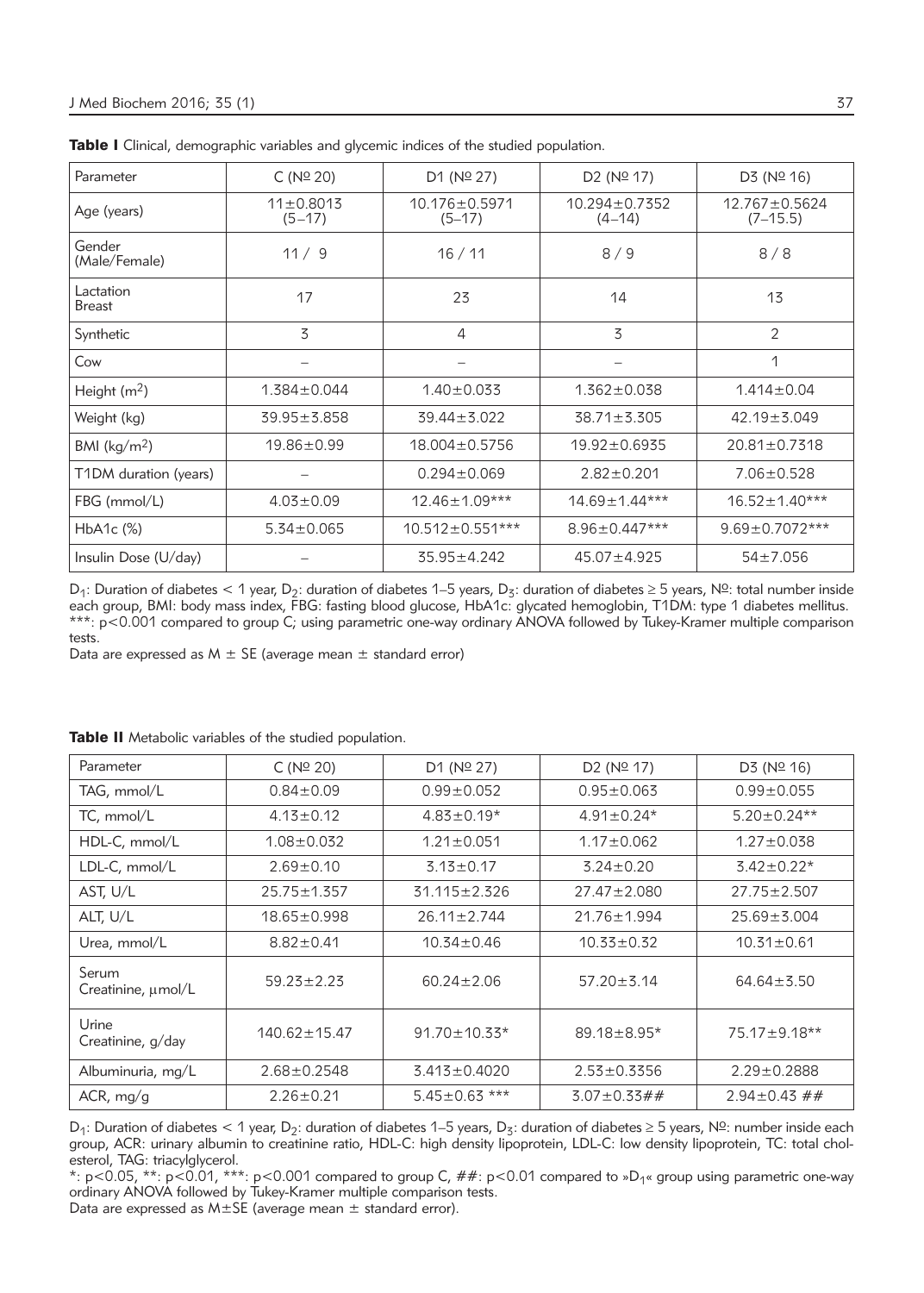| Parameter                            | C (N <sup>o</sup> 20) | $D_1$ (N <sup>o</sup> 27) | $D_2$ (N <sup>o</sup> 17) | $D_5$ (N <sup>o</sup> 16) |
|--------------------------------------|-----------------------|---------------------------|---------------------------|---------------------------|
| Total Adiponectin, µg/mL             | $10.26 \pm 1.229$     | $26.4 \pm 1.44$ ***       | $24.45 \pm 1.041$ ***     | $22.48 \pm 1.195***$      |
| $CTX$ , $nq/mL$                      | $0.952 \pm 0.068$     | $1.932 \pm 0.292**$       | $0.976 \pm 0.053 \#$      | $1.065 \pm 0.164$ #       |
| Total Calcium, mmol/L                | $2.33 \pm 0.04$       | $2.40 \pm 0.03$           | $2.5 \pm 0.07$            | $2.40 \pm 0.07$           |
| Inorganic Phosphorus (Pi),<br>mmol/L | $1.5 \pm 0.091$       | $1.6 \pm 0.10$            | $1.5 \pm 0.052$           | $1.5 \pm 0.11$            |
| 25(OH)D, nmol/L                      | $194.6 \pm 10.94$     | $175.46 \pm 8.87$         | $157.4 \pm 9.51$          | $155.13 \pm 11.05*$       |

| <b>Table III</b> Circulating adiponectin and indices of skeletal homeostasis of the studied population. |
|---------------------------------------------------------------------------------------------------------|
|---------------------------------------------------------------------------------------------------------|

D<sub>1</sub>: Duration of diabetes < 1 year, D<sub>2</sub>: duration of diabetes 1–5 years, D<sub>3</sub>: duration of diabetes ≥ 5 years, N<sup>o</sup>: number inside each group, CTX: cross-linked C-terminal telopeptide of collagen type l, 25(OH)D: 25-hydroxy cholecalciferol.

\*: P<0.05, \*\*\*: p<0.001 compared to C group, #: p<0.05 compared to »D1« group using parametric one-way ordinary ANOVA followed by Tukey-Kramer multiple comparison tests.

Data are expressed as  $M \pm SE$  (average mean  $\pm$  standard error).

| Parameter (log transformed) | r         | p value |
|-----------------------------|-----------|---------|
| CTX vs. Adiponectin         | 0.098     | 0.3869  |
| CTX vs. FBG                 | $-0.3380$ | 0.0083  |
| CTX vs. T1DM duration       | $-0.4378$ | 0.0005  |
| Adiponectin vs. TAG         | $-0.4211$ | 0.0008  |
| 25(OH)D vs. FBG             | 0.3311    | 0.0145  |
| Total Calcium vs. HbA1c     | $-0.2715$ | 0.0358  |
| Total Calcium vs. ACR       | $-0.3395$ | 0.0080  |
| Pi vs. FBG                  | $-0.3276$ | 0.0156  |

Table IV Correlations between the investigated parameters.

CTX: Degradation products of C-terminal telopeptides of type l collagen, 25(OH)D: vitamin D, FBG: fasting blood glucose level, T1DM: type 1 diabetes mellitus, TAG: triacylglycerol, ACR: urinary albumin to creatinine ratio, HbA1c: glycated hemoglobin.

Correlation coefficient (Pearson rank) assuming Gaussian distributions, for all diabetics ( $N^{\circ} = 60$ ).

All possible correlations were tested; those unmentioned were statistically non-significant  $(p>0.05)$ .

#### **Discussion**

Diabetic osteopathy is a significant comorbidity of T1DM, characterized by osteoporosis, increased risk for bone fracture, and micro-architectural changes that increase brittleness of bone. Chronic hyperglycemia, hypoinsulinemia, disruption of growth hormone, IGF-1: IGFBP system and altered vitamin/ mineral homeostasis are all thought to contribute to this skeletal pathology (28).

T1DM is associated with reduced bone mineral content (BMC) and appears to affect bone cross-sectional size and cortical rigidity (29). Adiponectin plays an important role in hyperglycemia, as well as dyslipidemia (30). In an attempt to discover more about the role of adiponectin and its relationship with bone homeostatic (total Ca, 25(OH)D, Pi) and resorption indices (CTX), demographic characteristics and other metabolic parameters, we conducted this study on Egyp tian T1DM children and adolescents.

In the present study, lipid profile was measured to study its relation to homeostatic markers and CTX. Kidney and liver function tests were done to eliminate the effect of altered metabolism of the investigated parameters; especially CTX and 25(OH)D.

In our study, the serum levels of TAG and HDL-C showed no significant difference between the diabetic subgroups and control group; the serum level of LDL-C was slightly increased in the diabetic subgroups compared to control group although still non-significant, while only the serum level of TC was significantly increased in all the diabetic patient subgroups and its level increased with the increase in the diabetic duration of disease. Mitra et al. (32) stated that hypertriglyceridemia and hypercholesterolemia are the most common lipid abnormalities in diabetes. These results were supported by the studies of Gentilini et al. (24).

In this study, ACR showed an elevation in new onset diabetics, then declined to almost normal with longer durations, in contrast to the findings of Faulkner et al. (32) who demonstrated that albuminuria was significantly elevated in T1DM with longer duration (>5 years). This could be attributed to and aggravated by chronic uncontrolled hyperglycemia (33) (supported by our HbA1c values).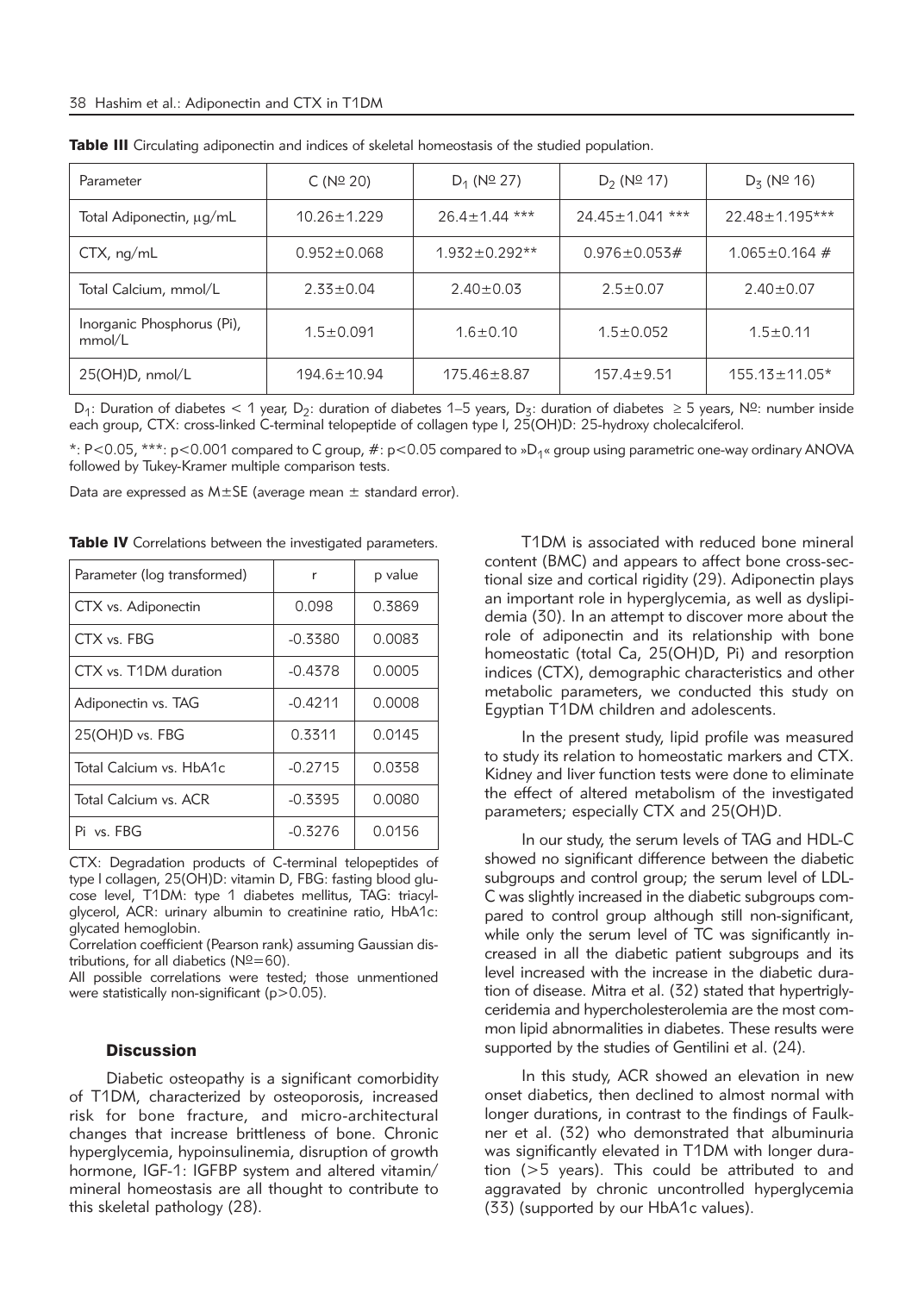In the present study, serum (total) adiponectin was significantly elevated in all T1DM patient subgroups irrespective of disease duration and this came in accordance with Abd El-Mohsin et al. (13) who stated that in patients with T1DM, plasma adiponectin is reported to be usually increased. Our finding also agrees with Galler et al. (34), who demonstrated elevated levels of adiponectin in children and adolescents with T1DM compared to healthy subjects but contradicts Morales et al. (35) who stated that adiponectin levels in children and adolescents with T1DM did not differ from those in healthy subjects.

T1DM children and adolescents show several impairments of bone metabolism and structure, resulting in a higher risk of decreased bone mass, mineral acquisition (36), and its related complications later in life, compared with a non-diabetic reference population (37).

In our study, CTX showed a marked decrease in diabetics with longer disease duration (>5 years) com pared to the newly diagnosed ones. These results came in line with Maggio et al. (38) who stated that T1DM children had lower levels of CTX compared to healthy controls. Bone turnover is altered in T1DM children, whereas BMD remains normal during growth stage. Also, our results are in agreement with Bonfanti et al.  $(39)$  who found that serum CTX in prepubertal children was within normal range at onset of T1DM and decreased during the follow-up to reach a significant difference compared to controls after months of insulin treatment. Confirming results were also found in previous studies (40) but our results came in contrast with Abd El Dayem et al. (41) who reported that T1DM diabetics had low BMD after adjustment (Z score), low bone formation and high bone resorption markers. Pubertal subjects (diabetics and controls) have higher BMD and BMC than the prepubertal.

Children and adolescents with poorly controlled T1DM are at risk for decreased bone mass, which could be due to abnormal bone turnover or disturbances in the Ca/parathyroid hormone/vitamin D axis or both (42). Alterations of the nuclear factor-kB ligand (RANKL)/osteoprotegerin (OPG) system have been implicated in several metabolic bone diseases characterized by increased osteoclast differentiation and activation, and enhanced bone resorption (37).

In our study, (total) Ca and Pi did not show significant difference from control. Serum level of 25(OH)D decreased in all diabetic subgroups but did not reach statistical significance unless in the D3 subgroup. These results came in contrast to Karagüzel et al. (43) who reported that T1DM children with lower serum levels of Ca and higher serum levels of 25(OH)D had reduced bone formation and increased bone resorption, while Greer et al. (44) reported that newly diagnosed T1DM children had lower 25(OH)D than controls or children with established diabetes. Thnc et al. also found that there was vitamin D deficiency in 28% and vitamin D insufficiency in 43% of T1DM patients, whereas 29% had normal serum 25OHD levels (45). Hamed et al. (46) stated that Egyptian children and adolescents with T1DM have abnormal bone status (osteopenia-osteoporosis) mostly in the axial skeleton, and diabetic patients showed significant increase in Pi and PTH levels and significant decrease in Ca, IGF-1, and 25(OH)D serum levels.

Correlation study after age, BMI, Tanner stage and gender adjustment showed that adiponectin was in an inverse correlation with TAG only, with no other correlation with neither T1DM duration, nor HDL-C, LDL-C and TC. Our results are in line with Von Eynatten et al. (47) and also with Goropashnaya et al. (48) who reported the presence of an inverse correlation between adiponectin and TAG levels. But our results are contrary to Lindström et al. (49) who reported a non-significant correlation of adiponectin with TAG but a direct association with TC. In our results, ACR was not correlated to adiponectin, which is supported by the results of Ljubic et al. (50).

Here, CTX was inversely correlated to FBG and T1DM duration, in line with Bechtold et al. (36), who reported a negative impact of disease duration on bone mass, and with Bonfanti et al. (39) but contradicting Chobot et al. (51) who observed no correlation between bone status of T1DM adolescents and diabetes duration. Also, contrary to Maggio et al. (38), no inverse correlations between  $HbA_{1c}$  and CTX were found.

Our results revealed that  $P_i$  was inversely, while 25(OH)D was directly correlated to FBG. Total Ca showed an inverse correlation with both  $HbA_{1c}$  and ACR. This is in agreement with De Schepper et al. (52) who reported that poor blood glucose control has been associated with lower bone mass in adults and adolescents with T1DM but not in children. Also, Chobot et al. (51) reported that osteoporosis as defined by the WHO criteria was diagnosed in 51.2% of T1DM children (at total body by DXA); reduction was significantly more marked in those patients whose  $HbA_{1c} > 7.0\%$ when compared with those whose  $HbA_{1c}$  was lower.

#### Conclusion

To our knowledge, this is on a few the first clinical research that investigates the relationship between adiponectin and bone biochemical and resorption markers in Egyptian children and adolescents with T1DM. Although adiponectin was reported to preserve bone both *in vivo* and *in vitro*, we were unable to find any correlation with CTX and the homeostatic indices, which could be attributed to the relatively short duration of T1DM in patients included in our study. CTX was inversely correlated with FBG and T1DM duration.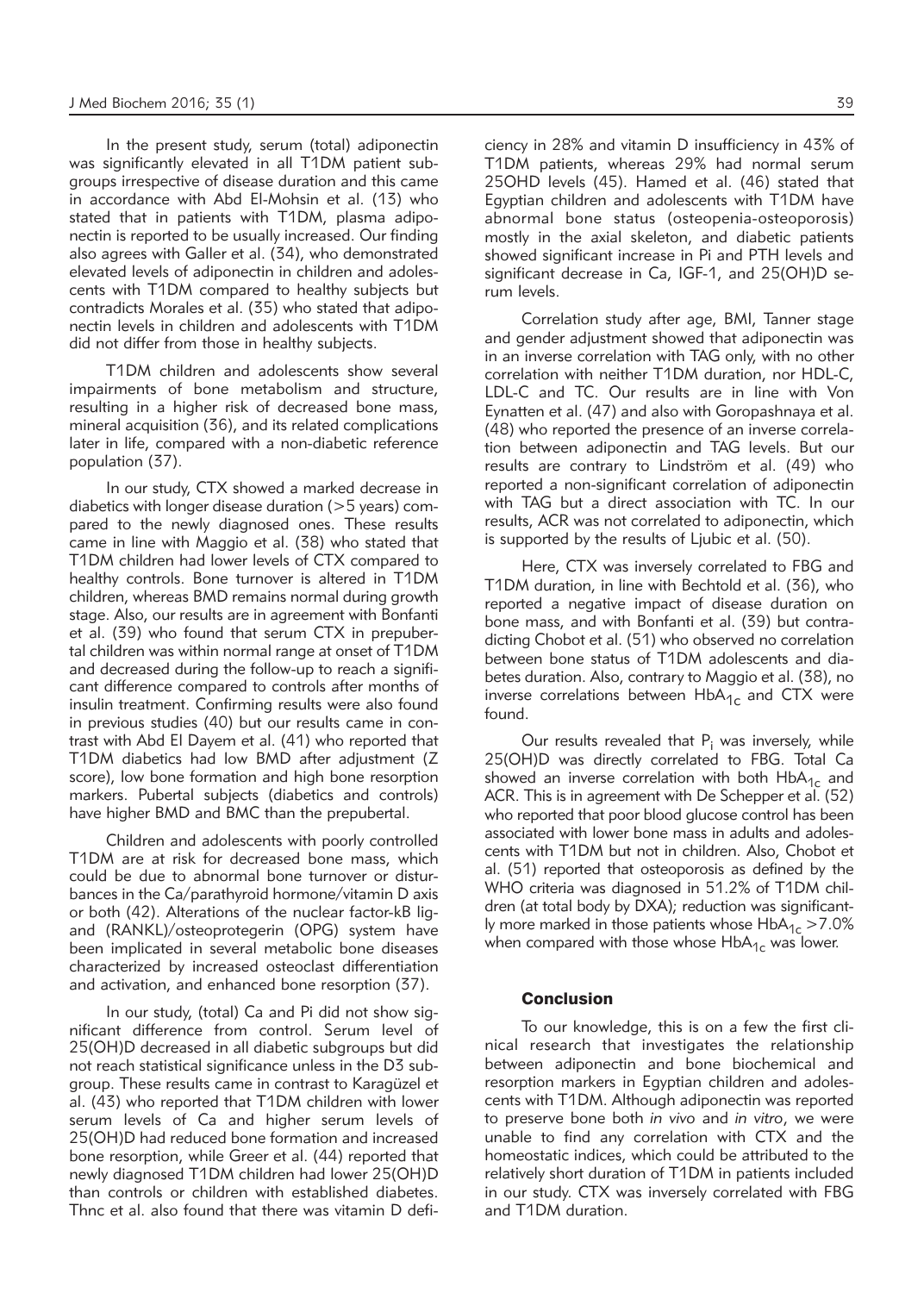We recommend further investigation focusing on: (1) CTX, (2) adiponectin isoforms distribution between healthy and diabetics with longer duration of disease, in a large population-based study, to establish good age- and sex-related reference data.

*Acknowledgment.* We gratefully thank the staff of the National Institute of Diabetes and Endocrinology (NIDE) for technical support.

#### References

- 1. Woo V. Canadian Diabetes Association Clinical Practice Guidelines Expert Committee; Introduction to diabetes. Canadian Journal of Diabetes 2008; 32(11): S15–S18.
- 2. El-Hefnawy H, Bassyouni A, Omar B, Elbanna H, Emara I, EL-Gazzar H. Retrospective epidemiological study with focus on acute and chronic managements of National Institute of Diabetes and Endocrinology Cairo, Egypt. The Medical Journal of Cairo University 2010; 78 (1): 35–41.
- 3. Moyer-Mileur LJ, Slater H, Jordan KC, Murray MA. IGF-1 and IGF-binding proteins and bone mass, geometry, and strength: relation to metabolic control in adolescent girls with type 1 diabetes. J Bone Miner Res 2008; 23(12): 1884–91.
- 4. Jensen LT, Høt NB. Collagen: scaffold for repair or execution. Cardiovascular Research 1997; 33: 535–9.
- 5. Bjarnason NH, Christiansen C. Early response in biochemical markers predicts long-term response in bone mass during hormone replacement therapy in early postmenopausal women. Bone 2000; 26: 561–9.
- 6. Patsch JM, Kiefer FW, Varga P, Pail P, Rauner M, Stupphann D, Resch H, Moser D, Zysset PK, Stulnig TM, Pietschmann P. Increased bone resorption and impaired bone microarchitecture in short-term and extended high-fat diet-induced obesity. Metabolism 2011; 60(2): 243-9.
- 7. De Paula FJ, Horowitz MC, Rosen CJ. Novel insights into the relationship between diabetes and osteoporosis. Diabetes Metab Res Rev 2010; 26(8): 622–30.
- 8. Gonnelli S, Caffarelli C, Del Santo K, Cadirni A, Guerriero C, Lucani B, Franci B, Nuti R. The relationship of ghrelin and adiponectin with bone mineral density and bone turnover markers in elderly men. Calcif Tissue Int 2008; 83: 55–60.
- 9. Kocova M, Sukarova-Angelovska E, Tanaskoska M, Palcevska-Kocevska S, Krstevska M. Metabolic setup and risks in obese children. J Med Biochem 2015; 34: 31–7.
- 10. Simpson F, Whitehead JP. Adiponectin It's all about the modifications. Int J Biochem Cell Biol 2010; 42(6): 785–8.
- 11. Tu Q, Zhang J, Dong LQ, Saunders E, Luo E, Tang J, Chen J. Adiponectin Inhibits Osteoclastogenesis and Bone Resorption via APPL1-mediated Suppression of Akt1. J Biol Chem 2011; 286(14): 12542–53.
- 12. Trujillo ME and Scherer PE. Adiponectin–journey from an adipocyte secretory protein to biomarker of the metabolic syndrome. J Intern Med 2005; 257(2): 167–75.

#### Conflict of interest statement

The authors stated that they have no conflicts of interest regarding the publication of this article.

- 13. Abd El-Mohsin AM, Hashim AA, Emara IA, El-Hefnawy MH, Hassan ZA. How adiponectin correlates to disease duration and atherogenic indices in T1DM. Diabetes Stoffw Herz, 2012; 21: 7–12.
- 14. Kanazawa I, Yamaguchi T, Sugimoto T. Baseline serum total adiponectin level is positively associated with changes in bone mineral density after 1-year treatment of type 2 diabetes mellitus. Metabolism 2010; 59(9): 1252–6.
- 15. Wang F, Wang PX, Wu XL, Dang SY, Chen Y, Ni YY, Gao LH, Lu SY, Kuang Y, Huang L, Fei J, Wang ZG, Pang XF. Deficiency of Adiponectin Protects against Ovariectomy-Induced Osteoporosis in Mice. PLoS One 2013; 8(7): e68497.
- 16. American Diabetes Association. Diagnosis and classification of diabetes mellitus. Diabetes Care 2007; 30 Suppl 1: S42–S47.
- 17. Jeppsson JO, Jemtorp P, Sundkvıs G, Englund H, Nylund V. Measurement of Hemoglobin A1c by a New Liquid-Chromatographic Assay: Methodology, Clinical Utility, and Relation to Glucose Tolerance Evaluated. Clin Chem 1986; 32(10): 1867–72.
- 18. Kunst A, Draeger B, Ziegenhern J. U-V methods with hexokinase and glucose 6-phosphate dehydrogenase. In: Bergmeyer HU, ed. Methods of enzymatic analysis, vol VI. Verlag Chemie: Deerfield FL; 1983: 163–72.
- 19. Kaplan LA, Pesce AJ, eds., Clinical Chemistry: Theory, Analysis, Correlation, 3rd edition, St. Louis: The C.V. Mosby Company, 1996; p. 552.
- 20. Taylor A, Miller C. The colorimetric determination of phosphorus. J Biol Chem 1914; xviii, 215.
- 21. Derango R, Page J. The quantitation of coupled bead antibody by enzyme-linked immunosorbent assay. J Immunoassay 1996; 17(2): 145–53.
- 22. Bonde M, Qvist P, Fledelius C, Riis BJ, Christiansen C. Applications of an enzyme immunoassay for a new marker of bone resorption (CrossLaps®) – follow up on hormone replacement therapy and osteoporosis risk assessment. J Clin Endocrinol & Metab 1995; 80: 864–8.
- 23. Scharla SH, Scheidt-Nave C, Leidig G, Woitge H, Wüster C, Seibel MJ, Ziegler R. Vitamin D & Diabetes. Exp Clin Endocrinol Diabetes 1996; 104: 89–292.
- 24. Gentilini F, Dondi F, Mastrorilli C, Giunti M, Calzolari C, Gandini G, Mancini D, Bergamini PF. Validation of a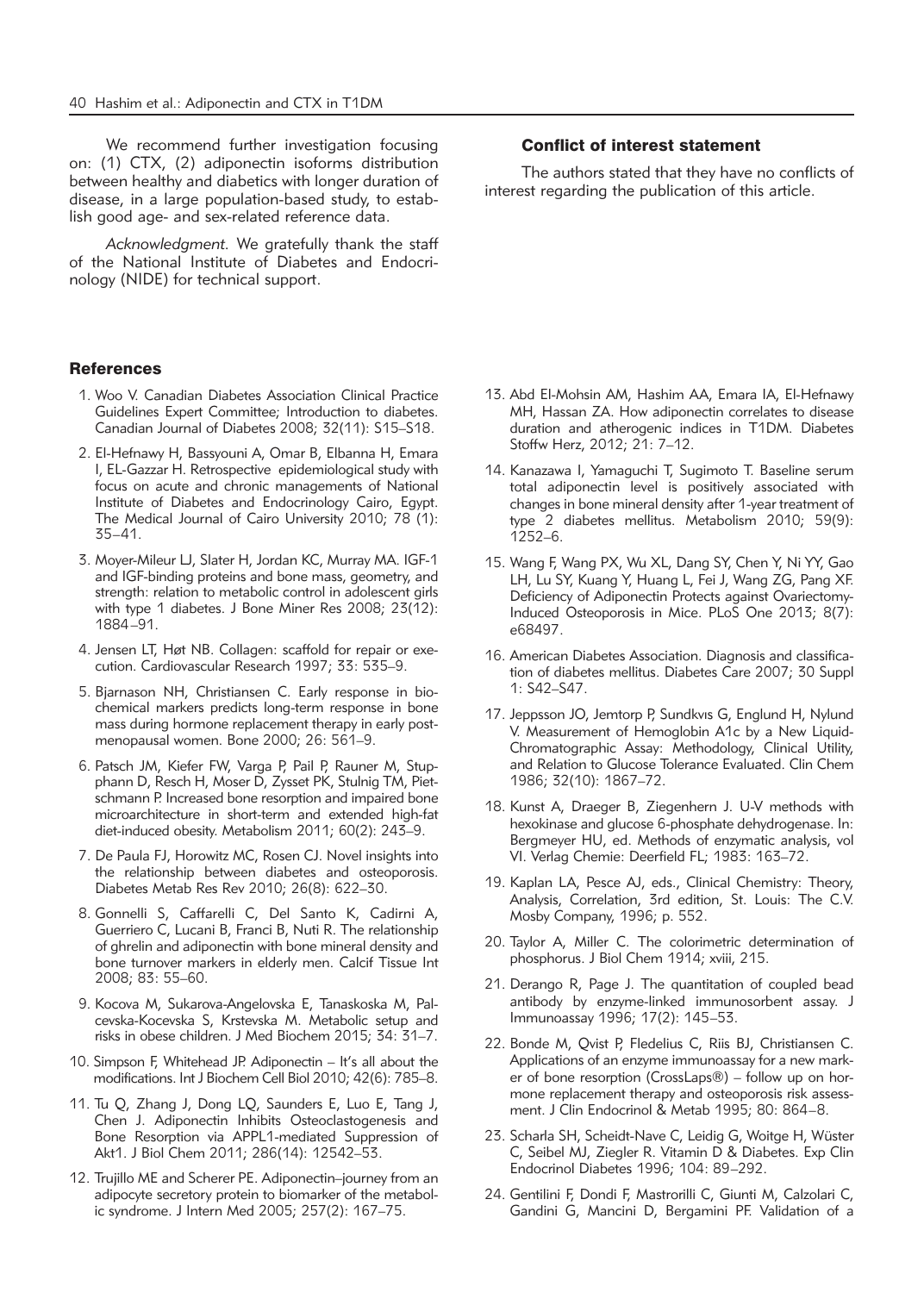human immunoturbidimetric assay to measure canine albumin in urine and cerebrospinal fluid. J Vet Diagn Invest 2005; 17(2): 179–83.

- 25. Vasiliades J. Reaction of alkaline sodium picrate with creatinine: Kinetics and mechanism of the mono-creatinine picric acid complex. Clin Chem 1976; 22(10): 1664–71.
- 26. Justesen TI, Petersen JL, Ekbom P, Damm P, Mathiesen ER. Albumin-to-creatinine ratio in random urine samples might replace 24-hr urine collections in screening for micro-and macroalbuminuria in pregnant woman with type 1 diabetes. Diabetes Care 2006; 29(4): 924–5.
- 27. Slynkova K, Mannio DM, Martin, GS, Morehead RS, Doherty DE. The role of body mass index and diabetes in the development of acute organ failure and subsequent mortality in observational cohort. Critical Care 2006; 10(5): R137.
- 28. Thrailkill KM, Jo CH, Cockrell GE, Moreau CS, Fowlkes JL. Enhanced excretion of vitamin D binding protein in type 1 diabetes: a role in vitamin D deficiency? J Clin Endocrinol Metab 2011; 96: 142–9.
- 29. Saha MT, Sievänen H, Salo MK, Tulokas S, Saha HH. Bone mass and structure in adolescents with type 1 diabetes compared to healthy peers. Osteoporos Int 2009; 20(8): 1401–6.
- 30. Karbasy K, Ariadne P, Gaglione S, Nieuwesteeg M, Adeli K. Advances in Pediatric Reference Intervals for Biochemical Markers: Establishment of the CALIPER Database in Healthy Children and Adolescents. J Med Biochem 2015; 34: 23–30.
- 31. Mitra SK, Gopumadhavan S, Muralidhar TS, Anturlikar SD, Sujatha MB. Effect of D-400, a herbomineral preparation on lipid profile, glycated hemoglobin and glucose tolerance in streptozotocin induced diabetes in rats. Indian J Exp Biol 1995; 33(10): 798–800.
- 32. Faulkner MS, Quinn L, Fritschi C. Microalbuminuria and heart rate variability in adolescents with diabetes. J Pediatr Health Care 2010; 24(1): 34–41.
- 33. Powers AC, Diabetes Mellitus. In: Fauci AS, Kasper DL, Longo DL, Braunwald E, Hauser SL, Jameson JL, Loscalzo J (Edts.). Harrison's principles of internal medicine – 17th edition. The McGraw-Hill Companies, Inc., USA. Part 15: Endocrinology and Metabolism, Section 1: Endocrinology, Chapter 338. 2008 pp: 2275–304.
- 34. Angela Galler, Götz Gelbrich, Jürgen Kratzsch, Nicole Noack, Thomas Kapellen and Wieland Kiess. Elevated serum levels of adiponectin in children, adolescents and young adults with type 1 diabetes and the impact of age, gender, body mass index and metabolic control: a longitudinal study. European Journal of Endocrinology 2007; 157: 481–9.
- 35. Morales A, Wasserfall C, Brusko T, Carter C, Schatz D, Silverstein J, Ellis T, Atkinson M. Adiponectin and leptin concentrations may aid in discriminating disease forms in children and adolescents with type 1 and type 2 diabetes. Diabetes Care 2004; 27(8): 2010–14.
- 36. Bechtold A, Dirlenbach I, Raile K, Noelle V, Bonfig W, Schwarz HP. Early manifestations of Type 1 diabetes in children is a risk factor for changed bone geometry: Data using peripheral quantitative computed tomography. Pediatrics 2006; 118: 627–34.
- 37. Galluzzi F, Stagi S, Salti R, Toni S, Piscitelli E, Simonini G, Falcini F, Chiarelli F. Osteoprotegerin serum levels in children with type 1 diabetes: a potential modulating role in bone status. Eur J Endocrinol 2005; 153(6): 879–85.
- 38. Maggio AB, Ferrari S, Kraenzlin M, Marchand LM, Schwitzgebel V, Beghetti M, Rizzoli R, Farpour-Lambert NJ. Decreased bone turnover in children and adolescents with well controlled type 1 diabetes. J Pediatr Endocrinol Metab 2010; 23(7): 697–707.
- 39. Bonfanti R, Mora S, Prinster C, Bognetti E, Meschi F, Puzzovio M, Proverbio MC, Chiumello G. Bone modeling indexes at onset and during the first year of follow-up in insulin-dependent diabetic children. Calcif Tissue Int 1997; 60(5): 397–400.
- 40. Karaguzel G, Akcurin S, Ozdem S, Boz A and Bircan I. Bone mineral density and alterations of bone metabolism in children and adolescents with type 1 diabetes mellitus. J Pediatr Endocrinol Metab 2006; 19: 805–14.
- 41. Abd El Dayem SM, El-Shehaby AM, Abd El Gafar A, Fawzy A, Salama H. Bone density, body composition, and markers of bone remodeling in type 1 diabetic patients. Scand J Clin Lab Invest 2011; 71(5): 387–93.
- 42. Hampson G, Evans C, Petitt RJ, Evans WD, Woodhead SJ, Peters JR, Ralston SH. Bone mineral density, collagen type 1 alpha 1 genotypes and bone turnover in premenopausal women with diabetes mellitus. Diabetologia 1998; 41(11): 314–20.
- 43. Karagüzel G, Akçurin S, Ozdem S, Boz A, Bircan I. Bone mineral density and alterations of bone metabolism in children and adolescents with type 1 diabetes mellitus. J Pediatr Endocrinol Metab 2006; 19(6): 805–14.
- 44. Greer RM, Portelli SL, Hung BS, Cleghorn GJ, McMahon SK, Batch JA, Conwell LS. Serum vitamin D levels are lower in Australian children and adolescents with type 1 diabetes than in children without diabetes. Pediatr Diabetes 2013; 14(1): 31–41.
- 45. Thnc O, Cetinkaya S, Kizilgün M, Aycan Z. Vitamin D status and insulin requirements in children and adolescent with type 1 diabetes. J Pediatr Endocrinol Metab 2011; 24(11–12): 1037–41.
- 46. Hamed EA, Abu Faddan NH, Adb Elhafeez HA, Sayed D. Parathormone – 25(OH)-vitamin D axis and bone status in children and adolescents with type 1 diabetes mellitus. Pediatr Diabetes 2011; 12(6): 536–46.
- 47. Von Eynatten M, Hamann A, Twardella D, Nawroth PP, Brenner H, Rothenbacher D. Relationship of adiponectin with markers of systemic inflammation, atherogenic dyslipidemia, and heart failure in patients with coronary heart disease. Clin Chem 2006; 52(5): 853–9.
- 48. Goropashnaya AV, Herron J, Sexton M, Havel PJ, Stanhope KL, Plaetke R, Mohatt GV, Boyer BB. Relationships between plasma adiponectin and body fat distribution, insulin sensitivity, and plasma lipoproteins in Alaskan Yup'ik Eskimos: the Center for Alaska Native Health Research study. Metabolism 2009; 58(1): 22–9.
- 49. Lindström T, Frystyk J, Hedman CA, Flyvbjerg A, Arnqvist HJ. Elevated circulating adiponectin in type 1 diabetes is associated with long diabetes duration. Clin Endocrinol (Oxf) 2006; 65(6): 776–82.